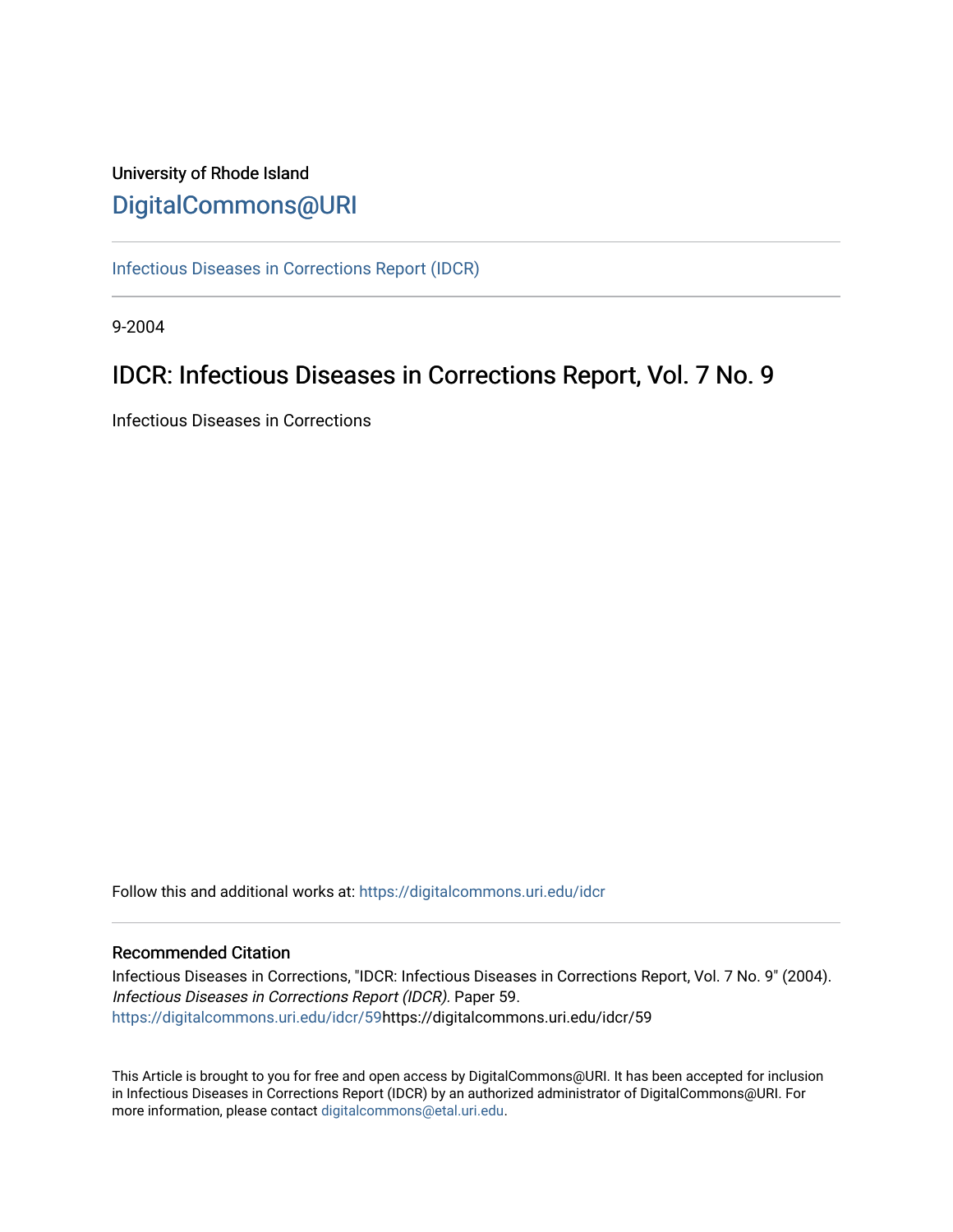

# **FORMERLY HEPP Report**

Sept. 2004 Vol. 7, Issue 9

## NFECTIOUS DISEASES IN CORRECTIONS REPORT

### SPONSORED BY THE BROWN MEDICAL SCHOOL, OFFICE OF CONTINUING MEDICAL EDUCATION

## **ABOUT IDCR**

*IDCR, a forum for correctional problem solving, targets correctional physicians, nurses, administrators, outreach workers, and case managers. Published monthly and distributed by email and fax, IDCR provides up-to-the moment information on HIV/AIDS, hepatitis, and other infectious diseases, as well as efficient ways to administer treatment in the correctional environment. Continuing Medical Education credits are provided by the Brown University Office of Continuing Medical Education. IDCR is distributed to all members of the Society of Correctional Physicians (SCP) within the SCP publication, CorrDocs (www.corrdocs.org).*

## **CO-CHIEF EDITORS**

**Joseph Bick, MD** *Chief Medical Officer, California Medical Facility, California Department of Corrections*

> **Anne S. De Groot, MD** *Director, TB/HIV Research Lab, Brown Medical School*

#### **DEPUTY EDITORS Frederick L. Altice, MD**

*Director, HIV in Prisons Program, Yale Univ. AIDS Program*

**David P. Paar, MD** *Director, AIDS Care and Clinical Research Program, Univ. of Texas, Medical Branch*

**Bethany Weaver, DO, MPH** *Acting Instructor, Univ. of Washington Center for AIDS and STD Research*

> **Renee Ridzon, MD** *Bill & Melinda Gates Foundation*

## **SUPPORTERS**

*IDCR is grateful for the support of the following companies through unrestricted educational grants: Major Support: Abbott Laboratories, Boehringer Ingelheim and Roche Pharmaceuticals. Sustaining: Pfizer Inc., Gilead Sciences, Inc., GlaxoSmithKline, Merck & Co., Schering-Plough and ViroLogic.*

## **IDCR MISSION STATEMENT**

We changed our name from HEPP Report to IDCR (Infectious Diseases in Corrections Report) to encompass all infectious diseases that impact the correctional setting. IDCR's goal is to educate correctional health care providers about the appropriate medical management of prisoners infected with HIV, hepatitis, TB, and other infectious diseases; to encourage these providers to improve their networks with correctional, academic or community-based infectious disease experts; and to promote a level of infectious disease care in correctional facilities that is equivalent to the "community standard."

## **IS THE WORLD FINALLY WAKING UP TO HIV/AIDS IN PRISONS? A REPORT FROM THE XV INTERNATIONAL AIDS CONFERENCE**

*Ralf Jürgens\*, LL.M., Dr.jur, Executive Director, Canadian HIV/AIDS Legal Network*

Issues related to HIV/AIDS in prisons have traditionally received little attention at the International AIDS Conference. Yet, it is a wellknown fact that HIV prevalence within prison populations tends to be much higher than in the general population both in the United States and worldwide. This year's conference, "AIDS 2004," held in Bangkok, Thailand, (July 11-16) may, however, represent a turning point. Before the official conference started, a one-day satellite meeting debated issues related to HIV/AIDS in prisons in great depth. At the conference itself, two oral sessions and a large number of poster presentations were dedicated to HIV/AIDS in prisons. In addition, three United Nations agencies released an important policy brief on reduction of HIV transmission in prisons. Although most activities focused on HIV prevention, delegates also debated the question of how HIV treatment, including antiretrovirals (ARVs), can best be made available to inmates. This was particularly important in light of current efforts spearheaded by the World Health Organization to make effective treatments available to three million people in developing countries by 2005.<sup>1</sup> While it is impossible to provide a detailed overview of all the prison-related developments presented at AIDS 2004, this article will first provide some background information on HIV/AIDS in prisons worldwide, and then highlight some of the relevant findings presented at the conference.

### **HIV/AIDS IN PRISONS WORLDWIDE HIV Prevalence**

In most countries, prevalence of HIV infection within prison populations is much higher than in the general population, with some countries reporting rates in the range of 10 to 25 percent.<sup>2</sup> The jurisdictions with the highest HIVprevalence within prisons are those where rates of HIV infection among injection drug users (IDUs) are high, as this group is dramatically over-represented in correctional institutions.

### **HIV Transmission in Prison**

Incarceration has been associated with HIV infection in several countries, $^3$  including Thailand, where the first wave of HIV infections occurred in 1988 among IDUs. From a negligible percentage at the beginning of the year, the infection rate among IDUs rose to over 40 percent by September, fueled in part by transmission of the virus as many IDUs moved in and out of penal institutions.<sup>4</sup> A more recent study concluded that IDUs in Bangkok continue to be "at significantly increased risk of HIV infection through sharing

### *Continued on page 2*

| WHAT'S INSIDE        |      |
|----------------------|------|
| Spotlight            | pg 7 |
| In The News          | pg 8 |
| Self-Assessment Test | pg 9 |

Brown Medical School | Providence, RI 02912 | 401.863.6128 | fax: 401.863.6087 | www.IDCRonline.org *If you have any problems with this fax transmission please call 800.748.4336 or e-mail us at IDCR@corrections.net*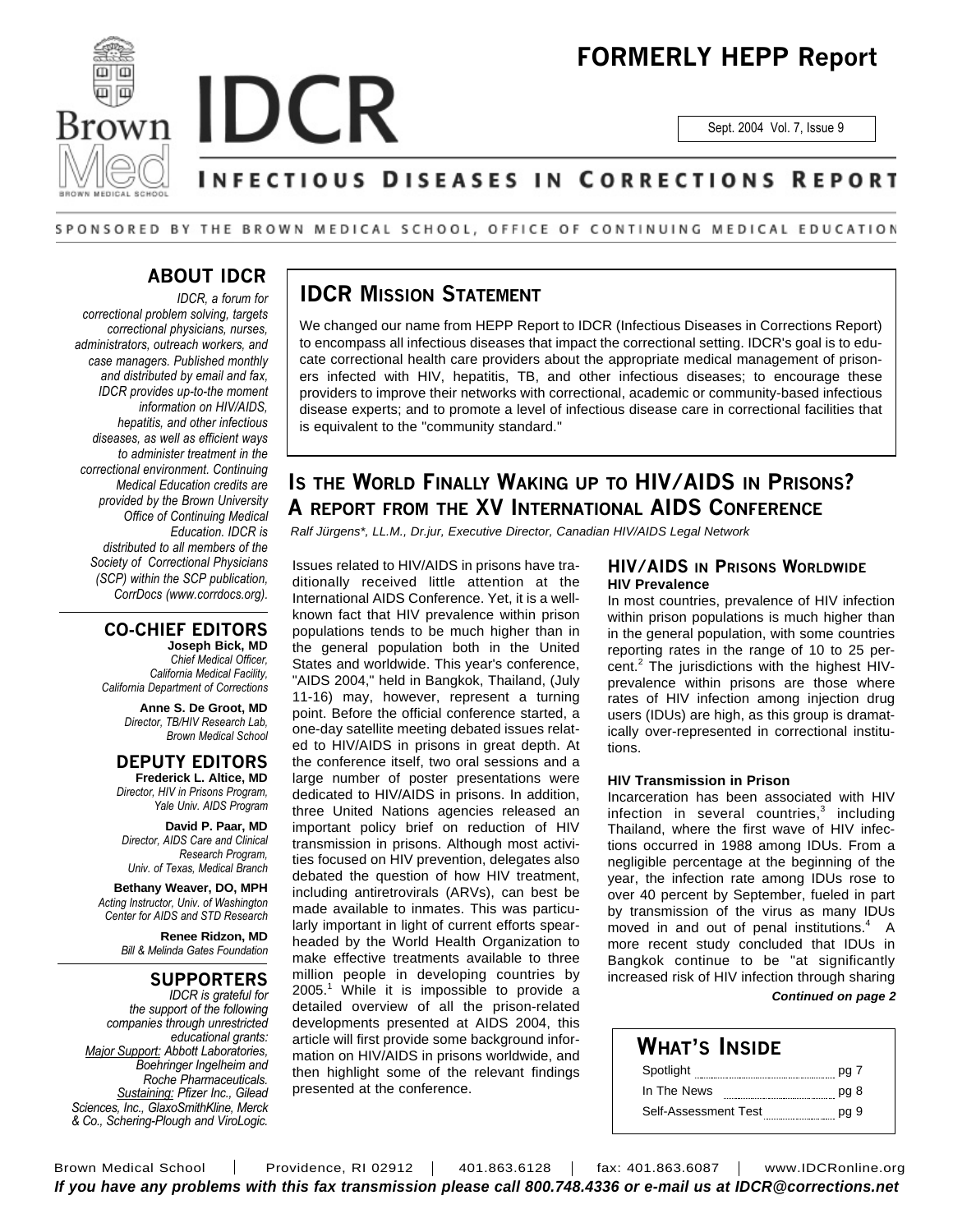### **IS THE WORLD FINALLY WAKING UP...** *(continued from page 1)*

needles with multiple partners while in holding cells before incarceration."<sup>5</sup>

Additional evidence for rapid HIV transmission in prisons was documented in Scotland in 1993.<sup>6</sup> Among 227 Scottish inmates participating in a study of HIV risk behavior and infection at Glenochil institution, 76 (33 percent) reported a history of injection, and 33 (43 percent) of those individuals reported injecting while in the prison. Thirty-two (97 percent) of those who admitted to injecting in prison also reported sharing syringes. Of the 162 individuals who were tested for HIV, twelve (7 percent), tested positive for HIV antibodies. All of these individuals had reported injecting while in the prison. Evidence derived from serial HIV testing and prison admission records confirmed that at least eight of these inmates contracted HIV during the first six months of 1993.

Another example of a documented outbreak occurred in a prison in Lithuania. During random checks undertaken in 2002 by the state-run AIDS Center, 263 prisoners at Alytus prison tested positive for HIV antibodies. Tests at Lithuania's other 14 prisons, which house 11,700 convicts, found only 18 cases of HIV infection. Before the tests at Alytus prison, Lithuanian officials had listed only 300 cases of HIV infection in the whole country, or less than 0.01 percent of the population, the lowest prevalence in Europe. It is believed that the outbreak at Alytus prison was also due to sharing of drug injection equipment. 7

### **HIV Risk Behaviors**

Despite the sustained efforts of prison systems to prevent drug use by prisoners, the reality is that drugs can and do enter prisons. Many inmates come to prisons with their drug habits already established. In fact, many inmates are sentenced in the first place because of drug-related crimes. People who used drugs outside often find a way to continue drug use on the inside. Others start using drugs in prison as a way to release tensions and to cope with being in an overcrowded and often violent environment.<sup>8</sup>

Studies have shown that ongoing injection drug use is also prevalent in prisons in many countries.<sup>9</sup> As in the United States, imprisonment is a common event for IDUs worldwide. In a 12-city World Health Organization study of HIV risk behavior among IDUs, between 60 and 90 percent of respondents reported a history of imprisonment since commencing drug

injection. 10 For IDUs who continue to use while incarcerated, imprisonment increases the risk of contracting blood-borne infections, including HIV and hepatitis C virus (HCV) and hepatitis B virus (HBV). This is because those who inject drugs in prison almost always share needles and syringes. IDUs have contributed to significant risk-reduction in the community through introduction of a variety of mea-

IDUs have contributed to significant risk-reduction in the community through introduction of a variety of measures that include needle exchange, education, and provision of treatment.

sures that include needle exchange, education, and provision of treatment. On the other hand, risk behavior in prisons (with the exception of prisons that have introduced the preventive measures described below) has remained unchanged over the last decade.<sup>11</sup> In one Australian study, six of the 36 participants who reported injecting and sharing needles when last in prison also reported that it was the first time they had ever shared syringes.<sup>12</sup> Most often, only a handful of needles will circulate among a large population of prisoners who inject drugs.

Because sharing of injection equipment is inherently a high-risk activity, and in some prisons a more common occurrence, sexual activity is considered to be a less significant risk factor in prisons for HIV and HCV transmission. Nevertheless, it does occur and puts prisoners at risk of contracting HIV infection. Homosexual activity occurs inside prisons, as it does outside, as a consequence of sexual orientation. In addition, prison life produces conditions that encourage homosexual activity and the establishment of homosexual relationships between inmates who do not identify themselves as homosexuals. The prevalence of sexual activity in prison is based on such factors as whether the accommodation is single-cell or dormitory, the duration of the sentence, the security classification, and the extent to which conjugal visits are permitted. Studies of sexual contact in prison have shown "inmate involvement to vary greatly."<sup>13</sup>

## **Responses of Prison Systems**

Initially, response to the issues raised by HIV/AIDS, HCV, and drug use in prisons was slow. In many prison systems worldwide, only small steps were made to develop policies and to provide educational programs for staff and prisoners. However, in recent years a growing number of prison systems have started adopting a pragmatic, public health approach to HIV/AIDS. These systems are making condoms, bleach and even sterile injection equipment and methadone maintenance treatment available, in addition to providing substance abuse treatment and educational programs delivered or supplemented by community-based outside organizations and/or peers.

### **Responding to Injection Drug Use**

Recognizing that drugs, needles, and syringes permeate the most secure of prison walls, and while continuing and often stepping up drug interdiction efforts and substance abuse programs, prison systems around the world are taking steps to reduce the risk of the spread of HIV and other diseases. Some of these measures are not necessarily easy to implement, and there are legal, ethical, as well as practical problems associated with them. These steps have usually been undertaken as a pilot project, but their success to date has led to their continuation, and indeed extension into other prisons and other countries.<sup>14</sup>

One strategy to reduce the risk of HIV transmission through the sharing of injection equipment is to provide liquid bleach to sterilize needles and syringes. Already in 1991, 16 of 52 prison systems surveyed in Europe made bleach available to prisoners. <sup>15</sup> Significantly, no system that has adopted a policy of making bleach available in penal institutions has ever reversed the policy, and the number of systems in Europe that make bleach available has continued to grow every year. <sup>16</sup> Bleach is also available in many other prison systems, including in most Canadian prisons<sup>17</sup> and in many prisons in Australia.<sup>18</sup>

While making bleach available to inmates may reduce the spread of HIV from injection drug use in prisons, sterile, neverused needles and syringes are safer than bleach-disinfected, previously-used needles and syringes.<sup>19</sup> The probability of effective decontamination is decreased further in prison. Because prisoners can be discovered at any moment by prison staff since injecting and cleaning is a hurried affair. Studies have shown that bleach disinfection takes more time than most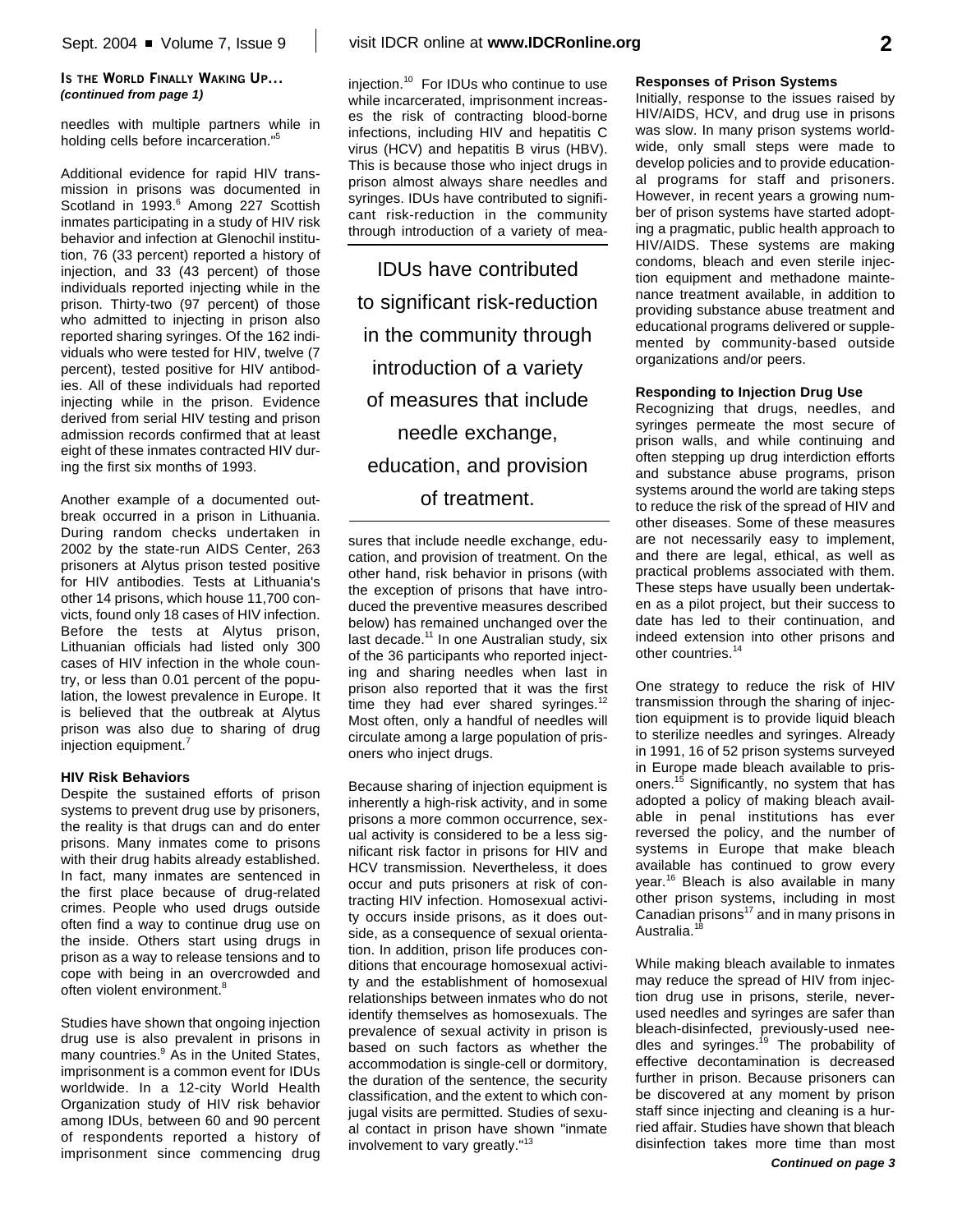### **IS THE WORLD FINALLY WAKING UP...** *(continued from page 2)*

prisoners allow. In addition, even when bleach is provided, prisoners may find it difficult to access.<sup>20</sup> Finally, bleach is not fully effective in killing HCV.<sup>21</sup>

Therefore, an increasing number of prison systems have introduced needle exchange or distribution programs. Outside prisons, in many countries such programs have become an integral part of a pragmatic public health response to the risk of HIV transmission among IDUs (and ultimately, to the general public). Extensive studies on the effectiveness of these programs have been carried out. For many years, there has been scientifically sound evidence showing that they are an appropriate and important preventive health measure.<sup>22</sup>

Introducing needle exchange programs in prisons has been recommended.<sup>23</sup> At AIDS 2004, the first comprehensive survey of the experience with existing prisonbased needle exchange programs was presented (see below).

Finally, worldwide, an increasing number of correctional systems have introduced methadone maintenance treatment (MMT). Outside prisons, MMT programs have rapidly expanded in many countries over the last decade. There are ample data supporting their effectiveness in reducing high-risk injecting behavior and in reducing the risk of contracting HIV. There is also evidence that MMT is a highly effective treatment available for heroindependent IDUs in terms of reducing mortality, heroin consumption, and criminality. Further, MMT attracts and retains more heroin injectors than any other form of treatment. Finally, there is evidence that people who are on MMT and who are forced to withdraw from methadone because they are incarcerated often return to narcotic use, often within the penal institutions, and often via injection. 24

As in the community, MMT, if made available to prisoners, has the potential of reducing injecting and syringe sharing in prisons. Evaluations of MMT programs in prisons have shown positive results. For example, in Canada, the federal prison system expanded access to MMT after evaluation demonstrated that MMT has a positive impact on release outcome and on institutional behavior. 25

**Preventing sexual transmission of HIV** Many prison systems worldwide are also making condoms available to prisoners. In 1991, 23 of the 52 European prison systems surveyed allowed condom distribution. <sup>26</sup> Making condoms available has not resulted in any significant security problems,<sup>27</sup> and no system that has adopted a policy of making condoms available in prisons has reversed the policy. The number of systems that make condoms available has continued to grow every year. For example, in a number of surveys undertaken in Europe, the proportion of prison systems that made condoms available rose from 53 percent in 1989 to 75 percent in 1992 and 81 percent in 1997. In the most recent survey, condoms were

As in the community, Methadone Maintenance Treatment, if made available to prisoners, has the potential of reducing injecting and syringe sharing in prisons.

available in all but four systems.<sup>28</sup> In 1995 in Australia, 50 prisoners launched a legal action against the state of New South Wales (NSW) for non-provision of condoms, arguing that "[it] is no proper part of the punishment of prisoners that their access to preventative means to protect their health is impeded."<sup>29</sup> Since then, at least in part because of the legal action, the NSW government has decided to make condoms available. Other Australian systems, most Canadian systems, a growing number of facilities in the U.S. and elsewhere also make condoms available.

### **AIDS 2004 HIGHLIGHTS The Satellite Conference on HIV/AIDS in Prisons**

A one-day pre-conference seminar, which brought together 150 people from many different countries and backgrounds, debated issues related to HIV/AIDS in prisons at great length. Entitled "Human Rights at the Margins: HIV/AIDS, Prisoners, Drug Users and the Law," and organized by a group of organizations including the Canadian HIV/AIDS Legal Network and UNAIDS, the conference provided an overview of the state of the HIV/AIDS epidemic in prisons worldwide. Also discussed were responses by prison systems; key public health, human rights, legal and ethical issues; and recommendations about how to increase HIV education, prevention, care, treatment and support efforts in prisons worldwide. A background paper prepared for the conference argues that increased efforts are necessary not only for public health reasons, but are required by international law. With regard to availability of prevention measures, the paper states:

"Measures undertaken to prevent the spread of HIV and other infections will benefit prisoners, staff, and the public. They will protect the health of prisoners, who should not, by reason of their imprisonment, be exposed to the risk of a deadly condition. They will protect staff: lowering the prevalence of infections in prisons means that the risk of exposure to these infections will also be lowered. They will protect the public. Most inmates are in prison only for short periods of time and are then released into their communities. In order to protect the general population, prevention measures need to be available in prisons, as they are outside."  $3$ 

With regard to treatment, the paper argues that in high income countries, the right to enjoyment of the highest attainable standard of physical and mental health, in concert with the principle of equivalence, dictates that inmates should have access to a high standard of care, including specialist consultation, diagnostic testing (CD4, viral load, viral resistance) and the full range of ARVs licensed for sale within a particular country.<sup>32</sup> The paper is currently being finalized based on feedback received at the conference and peer review." 33

### **Oral Sessions on HIV/AIDS in Prisons at AIDS 2004**

The first of two major oral sessions on HIV/AIDS in prisons was entitled, "Not hard-to-reach, but still hard-to-serve? What works in HIV prevention and care in prisons." It included presentations from prison officials from Indonesia, <sup>34</sup> Thailand, $35$  and Iran, $36$  as well as a presentation on the first comprehensive survey of prison-based needle exchange programs.<sup>37</sup> The presenter from Thailand focused on his country's efforts to deal with the problem of TB and HIV coinfection in prisons. The officials from Indonesia and Iran discussed the measures, including condoms, bleach, and

*Continued on page 4*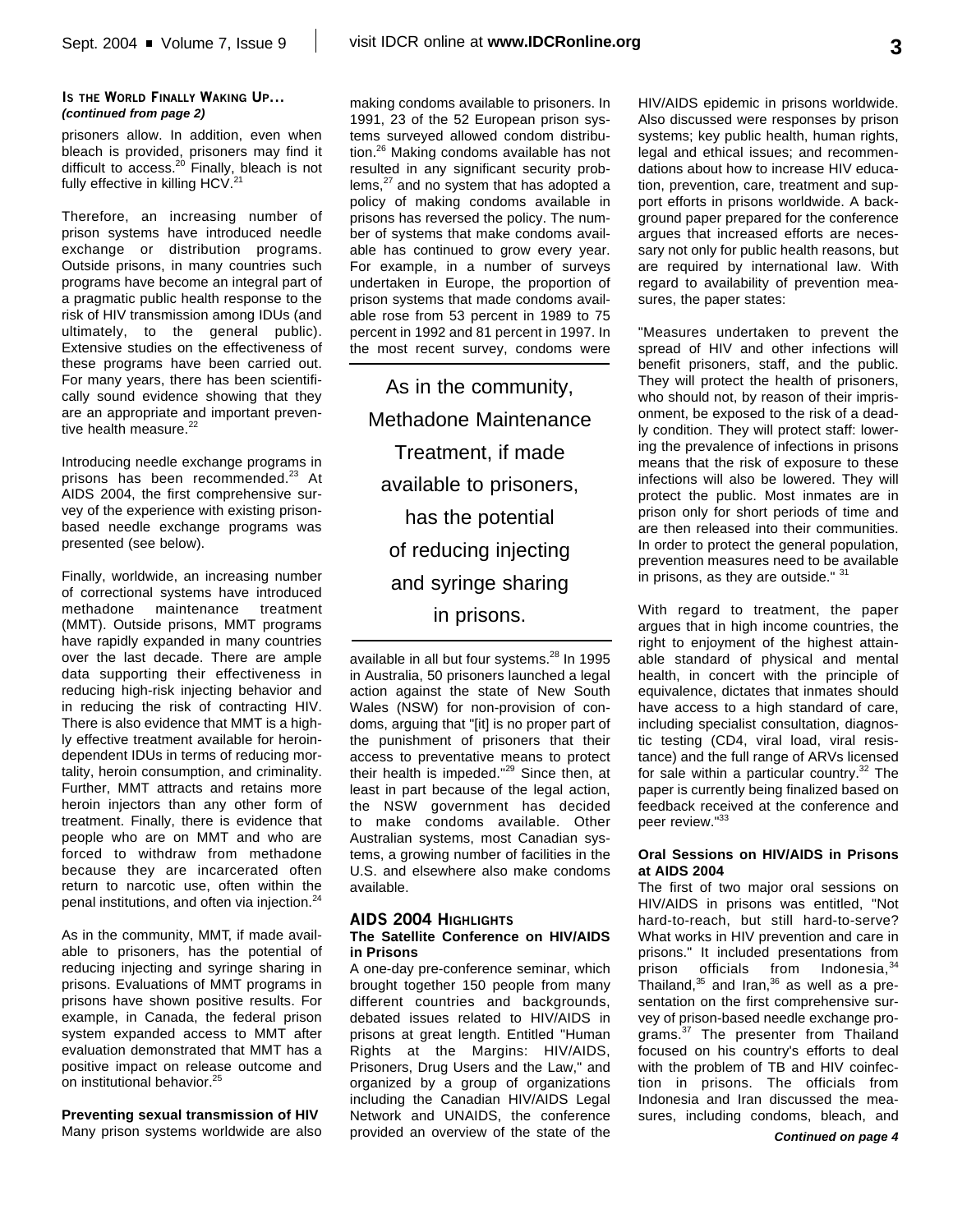### **IS THE WORLD FINALLY WAKING UP...** *(continued from page 3)*

MMT, that have been introduced in their countries to respond to HIV/AIDS in prisons. It was encouraging to hear senior officials speak openly about heavily stigmatized and prohibited behaviors such as injection drug use and homosexual activity, and discuss the pragmatic response to prevent the greater evil: the spread of HIV among inmates and ultimately to the community. While Indonesia and Iran have not yet introduced prison-based needle exchange programs, other countries such as Switzerland, Germany, Spain and an increasing number of countries in Eastern Europe have. The survey of such programs that was presented at the session revealed that a steadily increasing number of prisons have established and evaluated needle and syringe exchange or distribution programs. All evaluations of such programs have been favorable. In particular, they have shown improvement in the health of prisoners and reduction of syringe sharing. Feared negative consequences have not materialized: needles have not been used as weapons, and there has been no reported increase in drug consumption. The presentation concluded that prison-based needle exchange programs have proven safe and effective, and the presenters opined that there remain no valid reasons not to introduce them in other prison systems.<sup>38</sup>

The second oral session was entitled "Preventing HIV spread in prisons" and included presentations from the U.S., Canada, Pakistan, and Thailand:

Barry Zack from California presented on the role of non-governmental organizations (NGOs) as partners of prison systems in the fight against HIV/AIDS.<sup>39</sup> He emphasized that a unique opportunity for collaboration exists between penitentiaries and NGOs when it comes to the provision of prevention, social support and transitional HIV services for inmates. He concluded that "prison officials who have worked with NGOs have shown that the collaboration can work for the prison, the NGO, the prisoner and the community."

Richard Wolitski presented the results of "Project START," funded by CDC to develop an HIV, STD, and hepatitis prevention program for young men aged 18-29 who are leaving prison and to test the effectiveness of a number of interventions in reducing sexual risk after leaving prison. Results showed that those prisoners who received enhanced interventions consisting of two pre-release, four post-release, and optional sessions based on participant need were less likely to engage in unprotected sex than prisoners who only received a single pre-release session intervention. 40

A Canadian study showed that of 1,475 IDUs enrolled in the Vancouver Injection Drug Users Study (VIDUS), 1,123 (76 percent) reported a history of incarceration since they first began injecting drugs. Of these, 351 (31 percent) reported, via interviews, ever injecting in prison. Among all those interviewed, including those with and without HIV infection, incarceration during the six months prior to the interview was associated with syringe borrowing during that period. The researchers concluded that "incarceration was independently associated with risky needle sharing for HIV-infected and HIV-negative IDUs," and

..."prison officials who have worked with NGOs have shown that the collaboration can work for the prison, the NGO, the prisoner and the community."

Both the presentations from Pakistan<sup>42</sup> and Thailand<sup>43</sup> focused on the growing population of children and juveniles in prisons, and emphasized the need for programs aimed at reducing their vulnerability to HIV/AIDS.

### **A New Resource**

A final important development at AIDS 2004 was the release of a policy brief on reduction of HIV transmission in prisons by three United Nations agencies (the World Health Organization, UNAIDS, and the UN Office on Drugs and Crime).<sup>44</sup> Consistent with the message of the satellite conference and most oral presentations at AIDS 2004, the document calls upon governments to step up HIV prevention measures in prisons by adopting comprehensive programs that include all the measures against HIV transmission that are carried out in the community, including needle exchange. It concludes with the following "policy and programming implications":

The prevention of HIV transmission in prisons is mostly hampered by the denial of governments of the existence of injection drug use and sexual intercourse in prisons, rather than by a lack of evidence that key interventions work. There is ample evidence that drug use in general, injecting drug use in particular, and sexual intercourse among inmates are widespread in such institutions. Furthermore, there are data indicating that the risk of HIV infection in prisons is usually higher than in the general community. Once this has been accepted, governments have a wide range of program options for preventing HIV transmission in prisons.

The evidence shows that such programs should include all the measures against HIV transmission, which are carried out in the community outside prisons, including HIV/AIDS education, testing and counseling performed on a voluntary basis, the distribution of clean needles, syringes and condoms, and drug-dependence treatment, including substitution treatment. All these interventions have proved effective in reducing the risk of HIV transmission in prisons. They have also been shown to have no unintended negative consequences. The available scientific evidence suggests that such interventions can be reliably expanded from pilot projects to nationwide programs. <sup>45</sup> At the end of the conference, some delegates expressed satisfaction that issues surrounding HIV/AIDS in prisons are starting to receive the attention they deserve. The hope is that by the time of the next International AIDS Conference, to be held in Toronto, Canada in 2006, the world will have better appreciated and responded to the reality of HIV/AIDS in prisons.

### *DISCLOSURES:*

*\*Nothing to disclose.*

### *REFERENCES:*

*1. For more information, see www.who.int/hiv/en/ 2. Burattini, M et al. 2000, Correlation between HIV and HCV in Brazilian Prisoners: Evidence for Parenteral Transmission inside Prison, Rev Saude Publica, 34, 431-6; Babudieri, S et al. 2003, [HIV and Related Infections in Italian Penal Institutions: Epidemiological and Health Organization Note], Ann Ist Super Sanita, 39, 251-7; Kallas, EG et al. 1998, HIV Seroprevalence and Risk Factors in a Brazilian Prison, Braz J Infect Dis, 2, 197-204; Raufu, A. 2001, Nigerian Prison Authorities Free HIV Positive Inmates, AIDS Analysis Africa, 12, 15. 3. Rich, JD et al. 1999, Prevalence and Incidence of HIV among Incarcerated and Reincarcerated Women in Rhode Island, J Acquir Immune Defic Syndr, 22, 161-6; Tyndall, MW et al. 2003, Intensive Injection Cocaine Use*

that the "strong evidence of HIV risk behavior should reinforce public health concerns about blood-borne diseases transmission in prisons." 41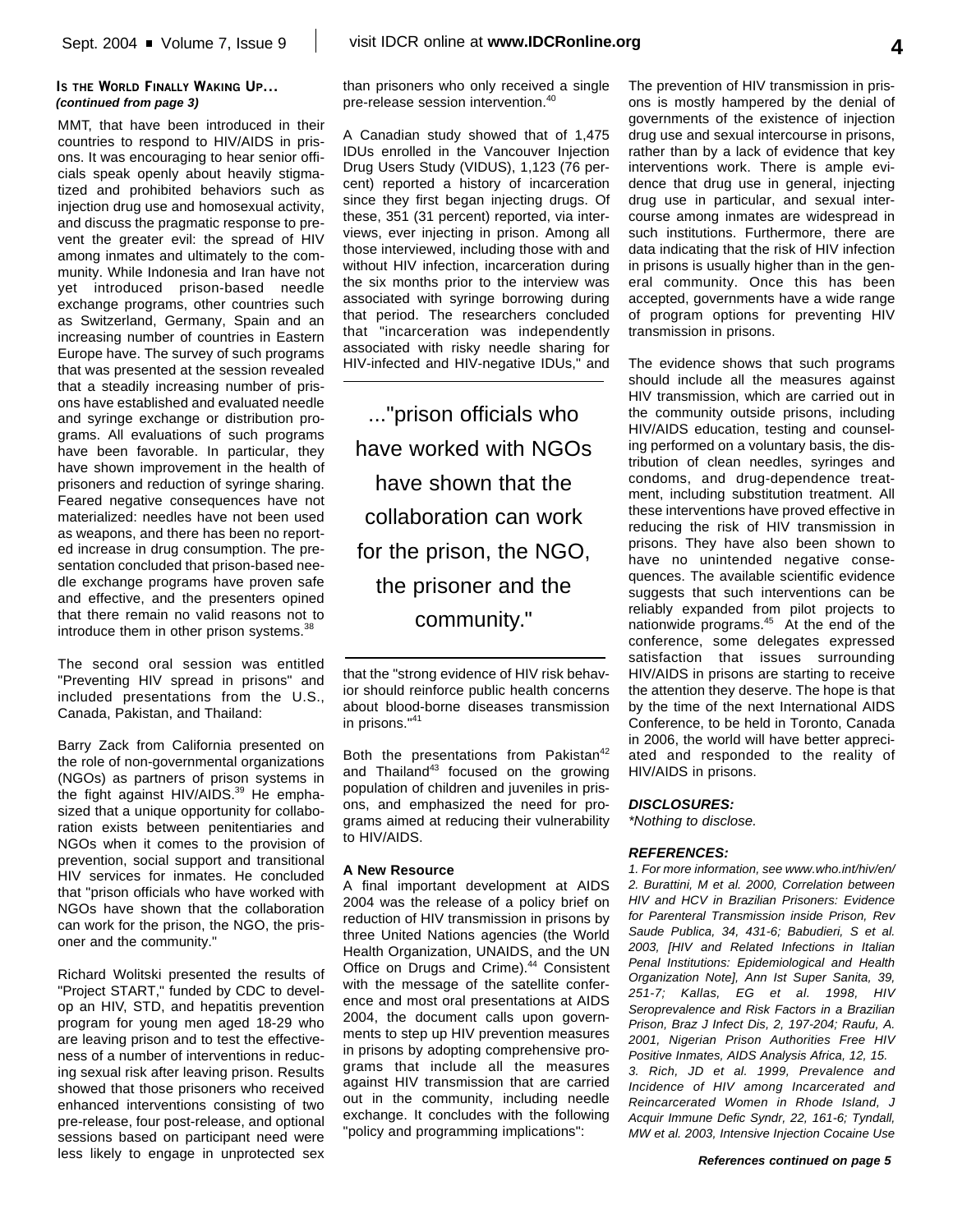## **IS THE WORLD FINALLY WAKING UP...***(continued from page 4)*

*as the Primary Risk Factor in the Vancouver Hiv-1 Epidemic, AIDS, 17, 887-93; Choopanya, K et al. 2002, Incarceration and Risk for HIV Infection among Injection Drug Users in Bangkok, J Acquir Immune Defic Syndr, 29, 86-94.*

*4. Jürgens, R. (1996) HIV/AIDS in Prisons: Final Report. Montréal: Canadian HIV/AIDS Legal Network and Canadian AIDS Society, at 45, with reference to Wright et al. Was the 1988 HIV epidemic among Bangkok's injecting drug users a common source outbreak? AIDS 1994; 8: 529-532. 5. Buavirat et al. (2003) Risk of prevalent HIV infection associated with incarceration among injecting drug users in Bangkok, Thailand: case-control study. British Medical Journal 326(7384): 308; see also Thaisri et al. 2003, HIV Infection and Risk Factors among Bangkok Prisoners, Thailand: A Prospective Cohort Study, BMC Infect Dis, 3, 25.*

*6. Taylor, A. et al. (1995). Outbreak of HIV Infection in a Scottish Prison. British Medical Journal 310(6975): 289-292.*

*7. Dapkus L. Prison's rate of HIV frightens a nation. Associated Press 29 September 2002.*

*8. Ibid.*

*9. European Monitoring Centre on Drugs and Drug Addiction. (2002). 2002 Annual Report on the State of the Drugs Problem in the European Union and Norway. Luxembourg: Office for Official Publications of the European Community; Correctional Service Canada. (1996a) 1995 National Inmate Survey: Final Report. Ottawa: The Service, Correctional Research and Development; Ford, P.M. (1999) HIV and Hep C seroprevalence and associated risk behaviours in a Canadian prison. Canadian HIV/AIDS Policy & Law Newsletter 4(2/3); Dolan, K. (1999). The epidemiology of hepatitis C infection in prison populations. National Drug and Alcohol Research Centre, UNSW; Medecins Sans Frontieres. (2000) Health Promotion Program in the Russian Prison System: Prisoner Survey 2000. Cited in International Harm Reduction Development. Drugs, AIDS, and Harm Reduction: How to Slow the HIV Epidemic in Eastern Europe and the Former Soviet Union. Open Society Institute, New York, 2001; Magis-Rodriguez, C et al. (2000). Injecting drug use and HIV/AIDS in two jails of the North border of Mexico. Abstract for the XIII International AIDS Conference.*

*10. Ball, A., et al. (1995) Multi-centre Study on Drug Injecting and Risk of HIV Infection: a report prepared on behalf of the international collaborative group for the World Health Organization Programme on Substance Abuse. Geneva: World Health Organization.*

*11. Dolan, K. (1999). The epidemiology of hepatitis C infection in prison populations. National Drug and Alcohol Research Centre, UNSW, at 6. 12. Ibid.*

*13. Saum, C.A., et al. (1995) Sex in Prison: Exploring the Myths and Realities. Prison Journal December 1995.*

*14. UNAIDS. (1997) Prisons and AIDS - UNAIDS Point of View. Geneva: Joint United Nations Programme on HIV/AIDS.*

*15. Harding, T.W. and Schaller, G. (1992b) HIV/AIDS and Prisons: Updating and Policy Review. A Survey Covering 55 Prison Systems in 31 Countries. Geneva: WHO Global Programme on AIDS.*

*16. European Network on HIV/AIDS and Hepatitis Prevention in Prisons. Final Report on the EU Project European Network on HIV/AIDS Prevention in Prisons. Bonn and Marseille: The Network, 1997.*

*17. Lines R. (2002) Action on HIV/AIDS in Prisons: Too Little, Too Late - A Report Card. Montreal: Canadian HIV/AIDS Legal Network.*

*18. Dolan (1999), supra.*

*19. US Department of Health & Human Services, Public Health Service, Centers for Disease Control and Prevention. HIV/AIDS Prevention Bulletin, 19 April 1993.*

*20. Dolan, K., et al. (1996b) Bleach Easier to Obtain But Inmates Still at Risk of Infection in New South Wales Prisons. Technical Report. Sydney, National Drug and Alcohol Research Centre.*

*21. Hagan, H. and Thiede, H. 2003, Does Bleach Disinfection of Syringes Help Prevent Hepatitis C Virus Transmission? Epidemiology, 14, 628-9.*

*22. See, eg, Centers for Disease Control and Prevention. (1993) The Public Health Impact of Needle Exchange Programs in the United States and Abroad. Summary, Conclusions and Recommendations. The Centers.*

*23. See, eg, WHO. (1993) Guidelines on HIV Infection and AIDS in Prisons. Geneva: WHO Global Programme on AIDS.*

*24. Dolan, K. and Wodak, A. (1996) An International Review of Methadone Provision in Prisons. Addiction Research, 4(1), 85-97.*

*25. Correctional Service Canada. Research Report: Institutional Methadone Maintenance Treatment: Impact on Release Outcome and Institutional Behaviour. Ottawa: CSC Research Branch, 2002 (No R-119). Available via www.csc-scc.gc.ca/text/rsrch/reports/reports\_e.shtml. See also T Kerr, R Jürgens. Methadone Maintenance Therapy in Prisons: Reviewing the Evidence. Montreal: Canadian HIV/AIDS Legal Network, 2004. Available via www.aidslaw.ca/Maincontent/issues/prisons.htm. 26. Harding and Schaller, (1992), supra.*

*27. K Dolan, D Lowe, J Shearer. Evaluation of the condom distribution program in New South Wales prisons, Australia. Journal of Law, Medicine & Ethics 2004; 32: 124-128.*

*28. European Network on HIV/AIDS and Hepatitis Prevention in Prisons. 2. Annual Report - European Network on HIV/AIDS Prevention in Prisons. Bonn and Marseille: The Network, 1998.*

*29. Jürgens, R. (1996) HIV/AIDS in Prisons: Final Report. Montreal: Canadian HIV/AIDS Legal Network and Canadian AIDS Society, at 48.*

*30. Betteridge, G. Prisoners' Health & Human Rights in the HIV/AIDS Epidemic. Montreal: Canadian HIV/AIDS Legal Network, 2004. Available via www.aidslaw.ca/bangkok2004/e-bangkok2004.htm.*

*31. Ibid.*

*32. Ibid.*

*33. Readers of HEPP Report who would like to provide comments on the paper can do so by sending an email to gbetteridge@aidslaw.ca by 30 September 2004.*

*34. D Soejoto. First things first: Overcoming policy challenges to HIV programming in prisons. The XV International AIDS Conference, 2004, Abstract no WeCs211, MedGenMed. 2004 Jul 11;6(3):WeCs211 [eJIAS. 2004 Jul 11;1(1):WeCs211].*

*35. P Akarasewi. TB and HIV coinfection: Implications for prophylaxis and treatment. Abstract no WeCs213.*

*36. Pafshar. Going national: Experiences in developing nationwide harm reduction in Iran's prisons. Abstract no WeCs214.*

*37. Jürgens R et al. Prison needle exchange: A review of international evidence and experience. Abstract no ThPeC7472.*

*38. See also, Lines, R Jürgens, H Stöver, D Latishevschi, J Nelles. Prison Needle Exchange: A Review of International Evidence and Experience. Montreal: Canadian HIV/AIDS Legal Network, 2004; Kerr, T, R Jürgens. Syringe Exchange Programs in Prisons. Reviewing the Evidence. Canadian HIV/AIDS Legal Network, 2004 (available via www.aidslaw.ca/Maincontent/issues/prisons.htm); H Stöver, J Nelles. 10 years of experience with needle and syringe exchange programmes in European prisons: A review of different evaluation studies. International Journal of Drug Policy 2003; 14: 437-444; K Dolan, S Rutter, A Wodak. Prison-based syringe exchange programmes: a review of international research and development in Addiction 2003, 98, 153-158.*

*39. B Zack. Control of HIV/AIDS in prisons/jails: The international experience and role of non-governmental organizations as collaborative partners. Abstract no. WeOrE1295.*

*40. RJ Wolitski et al. Project START reduces HIV risk among prisoners after release. Abstract no. WeOrC1296.*

*41. E Wood et al. Incarceration is independently associated with syringe lending and borrowing among a Canadian cohort of injection drug users. Abstract no. WeOrC1297.*

*42. AYB Ayub. Prevention of HIV/AIDS and STDs among juvenile prisoners in north west frontier province, Pakistan. Abstract no. WeOrC1299.*

*43. E Ireland, N Chaiphech. Reducing children's vulnerability to HIV/AIDS and drugs in detention facilities in Thailand. Abstract no. WeOrC1300.*

*44. World Health Organization. Evidence for action on HIV/AIDS and injection drug use - Policy brief: Reduction of HIV transmission in prisons. Geneva: WHO, 2004 (WHO/HIV/2004.05). Available via www.who.int/en/ 45. Ibid.*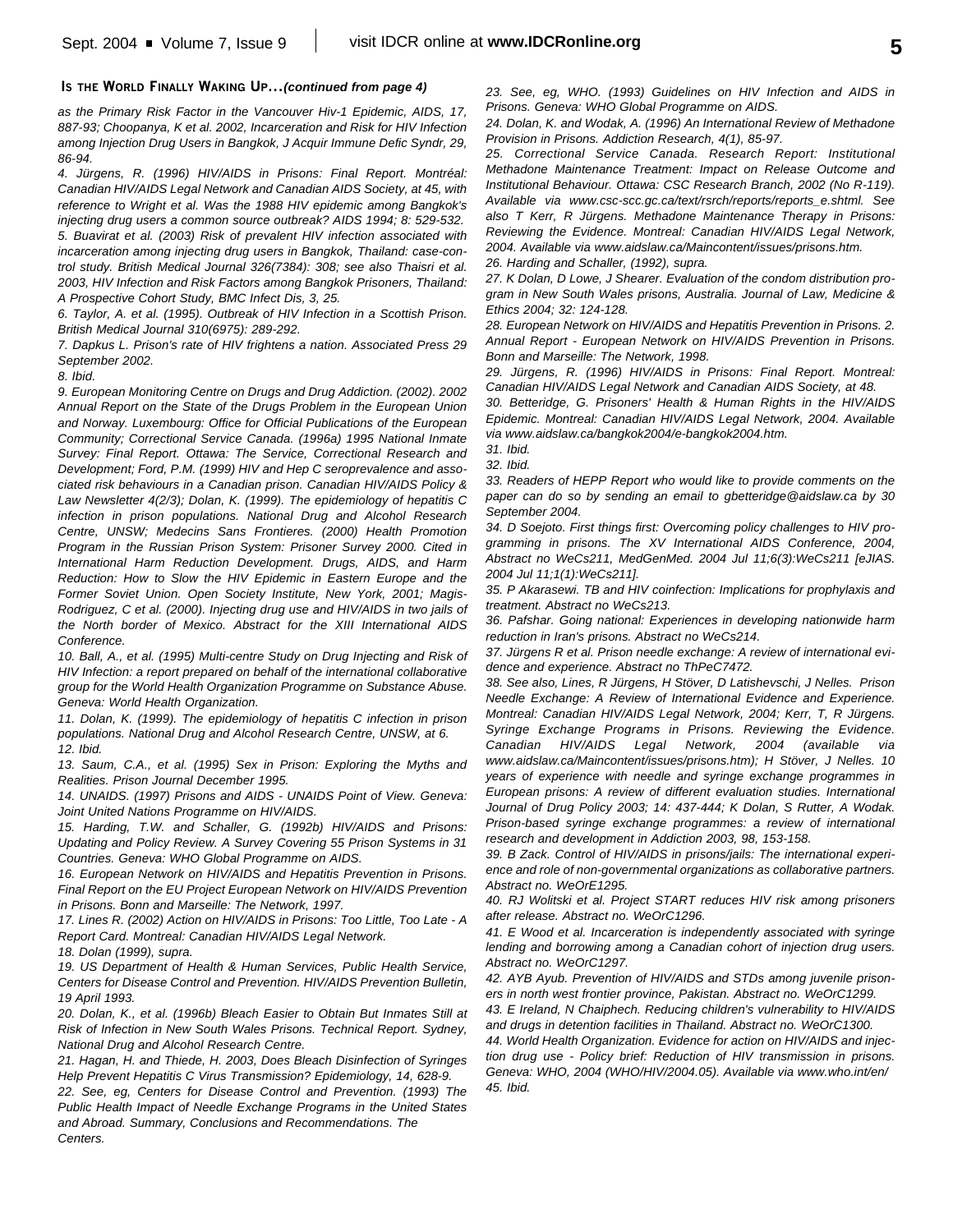# **LETTER FROM THE EDITOR**

Dear Correctional Colleagues:

Many of us didn't make the International AIDS Conference in Bangkok this year. If you're like me and feel remorse over missing out on International AIDS issues, you read any updates you can get your hands on to try and assuage your guilt. This month's Bangkok Conference Update by Ralf Jürgens discusses HIV prevention efforts, such as condom distribution; AIDS service organizations and CBO involvement in corrections; HIV/AIDS counseling and testing; needle-exchange programs (NEPs) and provision of bleach for sterilization of shared injector equipment in prisons; and methadone maintenance programs (MMPs). Indeed, it was nice to see different parts of the world catching up.

At Rikers, our MMP requires patients to be involved in methadone maintenance on the outside and to qualify by criminal charges before continuation of methadone. We implement methadone detoxification for heroin-addicted patients experiencing withdrawal and for patients being transferred to prison facilities where methadone is not continued. Many of us see methadone utilization as compassionate care with the now acknowledged benefit of discouraging needle sharing.

I had a hard time imagining our jail actually implementing NEPs in prisons and provision of bleach for sterilization of shared injector equipment. I read with interest the recognized realization that injector equipment is considered contraband and there are security concerns regarding its use as weapons. Now I'm reminded *we're* behind.

The importance of prison/jail HIV/AIDS issues cannot be over-emphasized. The reality that jails and prisons are a significant part of communities is clear and undeniable. Learning that other countries grapple with these issues, and that some go leagues beyond us in their interventions, is heartening even for those institutions that have implemented different strategies to diminish the spread of HIV within corrections, and hopefully influence safer behavior outside our walls. It helps to remind us of why we have these critical prevention efforts to begin with. I once read that a prison system in Scotland actually provides a "shoot-up gallery" for their inmates. Now that's really thinking outside the box.

## Karl Brown, MD FACP

*Infectious Diseases Supervisor- Rikers Island*

# **Subscribe to HEPP Report**

Fax to **617-770-3339** for any of the following: *(please print clearly or type)*

| EMAIL:                      |                                                                                                                                                       |                  |                                                           |                                  |
|-----------------------------|-------------------------------------------------------------------------------------------------------------------------------------------------------|------------------|-----------------------------------------------------------|----------------------------------|
| FAX:                        |                                                                                                                                                       | PHONE:           |                                                           |                                  |
| ADDRESS:                    |                                                                                                                                                       | CITY:            | STATE:                                                    | ZIP:                             |
| O Physician<br>O Pharmacist | <b>Physician Assistant</b><br>O Medical Director/Administrator                                                                                        |                  | O Nurse/Nurse Practitioner<br>O HIV Case Worker/Counselor | O Nurse Administrator<br>O Other |
| <b>CHECK ONE:</b>           |                                                                                                                                                       |                  |                                                           |                                  |
| NAME:                       |                                                                                                                                                       | <b>FACILITY:</b> |                                                           |                                  |
|                             | Yes, I would like my HEPP Report to be delivered in the future as an attached PDF file in an<br>email (rather than have a fax).                       |                  |                                                           |                                  |
|                             | Yes, I would like to sign up the following colleague to receive a complimentary subscription of<br>HEPP Report fax/email newsletter.                  |                  |                                                           |                                  |
|                             | Yes, I would like to add/update/correct (circle one) my contact information for my complimentary<br>subscription of HEPP Report fax/email newsletter. |                  |                                                           |                                  |

#### **Faculty Disclosure**

In accordance with the Accreditation Council for Continuing Medical Education Standards for Commercial Support, the faculty for this activity have been asked to complete Conflict of Interest Disclosure forms. Disclosures are listed at the end of articles. All of the individual medications discussed in this newsletter are approved for treatment of HIV and hepatitis unless otherwise indicated. For the treatment of HIV and hepatitis infection, many physicians opt to use combination antiretroviral therapy which is not addressed by the FDA.

**Senior Advisors**

Karl Brown, MD *Rikers Island Jail*

John H. Clark, MD, MPH, F.S.C.P. *Los Angeles County Sheriff's Department*

Ralf Jürgens *Canadian HIV/AIDS Legal Network*

Joseph Paris, PhD, MD *CCHP Georgia Dept. of Corrections*

Abby Dees, JD *CorrectHELP: Corrections HIV Education and Law Project*

David Thomas, MD, JD *Division of Correctional Medicine, NovaSoutheastern University College of Osteopathic Medicine*

Louis C. Tripoli, MD, F.A.C.F.E. *Correctional Medical Institute, Correctional Medical Services*

Lester Wright, MD *New York State Department of Corrections*

#### **Associate Editors** Scott Allen, MD

*Rhode Island Department of Corrections*

Dean Rieger, MD *Indiana Department of Corrections*

Josiah Rich, MD *Brown University School of Medicine, The Miriam Hospital*

> Steven F. Scheibel, MD *Regional Medical Director Prison Health Services, Inc.*

> David A. Wohl, MD *University of North Carolina*

> Michelle Gaseau *The Corrections Connection*

> **Layout** Kimberly Backlund-Lewis *The Corrections Connection*

**Distribution** *Screened Images Multimedia*

**Managing Editor** Julia Noguchi *HIV/Hepatitis Education Prison Project*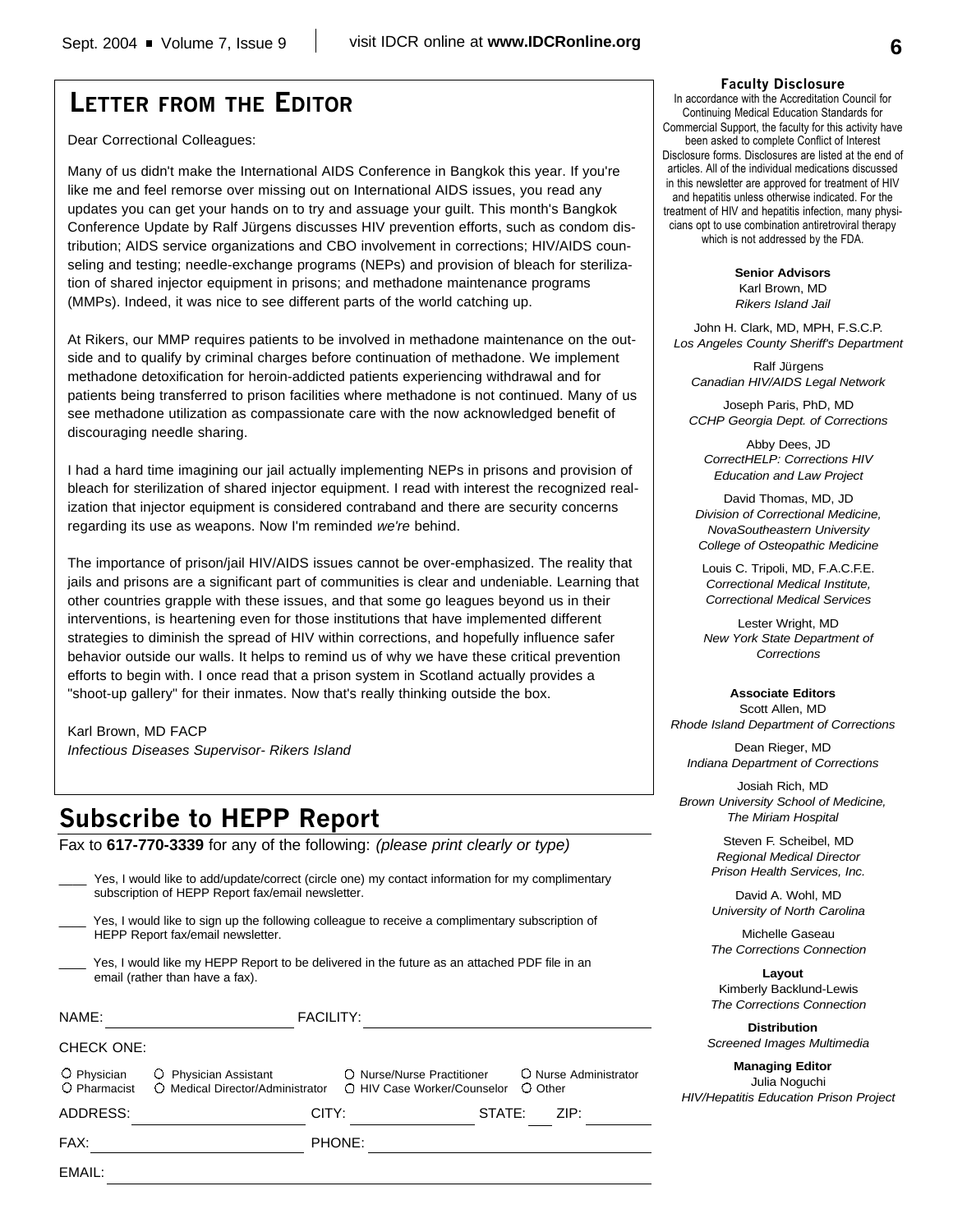## **SPOTLIGHT:Abstracts from "AIDS 2004": Highlights in Clinical Care**

#### *Rick Altice\*, MD*

The fifteenth International AIDS Conference held in Bangkok was the largest AIDS conference in history. Almost 20,000 individuals from 152 countries attended this conference and presented 8,641 abstracts in five distinct tracks. These included basic science, clinical care, social and economic issues, epidemiology and prevention and policy and program implementation. While there was considerable interest in all of the above-mentioned areas, this article will focus solely on the clinical care track in order to provide new information that may be used for the care of HIV-infected patients in the correctional system.

Several studies were presented that used existing licensed antiretroviral therapy (ART). In the CONTEXT study, PI-experienced patients (patients who failed one or two PIs previously) were randomized to receive one of two ritonavir boosted PI treatments: fosamprenavir (f-APV) vs. lopinavir (LPV). All subjects must have had a viable nucleoside analogue backbone available to them using resistance testing. There were two f-APV arms: 700mg/100mg BID and 1400mg/200mg QD. The once-daily f-APV arm was discontinued prematurely because of low efficacy outcomes, suggesting that for PI-experienced patients, f-APV should be administered twice-daily. The primary 48-week outcomes demonstrated similar efficacy between the f-APV and LPV arms with a mean VL reduction of 1.49 and 1.76 log, respectively. The proportion with a VL<50 was 46% and 50%, respectively.<sup>1</sup>

Three studies addressed the concern about renal toxicity in patients receiving tenofovir (TDF). These studies range from very healthy antiretroviral naïve patients without baseline renal insufficiency to patients with preexisting renal disease. In the pivotal GS 903 trial that compared TDF to D4T in healthy ART-naïve patients receiving EFV+3TC, patients receiving TDF were no more likely to have laboratory changes in creatinine, phosphorus, proteinuria or glycosuria after three years.<sup>2</sup> An evaluation of Kaiser Permanente patients in five clinical care settings where 199 subjects received TDF for at least three months, subtle mean increases in creatinine were noted, however no increase in phosphaturia or proteinuria was noted.<sup>3</sup> In a case control study of patients with mild renal insufficiency, 74 patients that received TDF were compared to 84 patients who did not. Patients with other known causes for renal insufficiency were excluded (e.g., diabetes, hypertension). The proportion with a decreased GFR (34% vs. 21%) and proteinuria (36% vs. 16%) was higher among those receiving TDF compared to those not on TDF.<sup>4</sup> These data suggest that TDF rarely causes renal toxicity in patients without underlying renal disease. For those with baseline renal disease, renal disease remains uncommon. Renal function, however, should be carefully monitored.

Another study clearly established the inferiority of triple NRTI therapy. The ESS40013 study examined 448 ART-naïve patients who had a sustained VL<50 copies/mL at the end of 48 weeks after receiving the four-drug combination of AZT/3TC/ABC+EFV. Patients were randomized to either reduce their regimen to AZT/3TC/ABC or continue with AZT/3TC/ABC+EFV. Patients were followed for an additional 48 weeks. Efficacy measured by VL<50 was equivalent for both groups (77% vs. 79%), however subjects receiving AZT/3TC/ABC were more likely to have virological failure (16% vs. 8%) and less likely to experience medication toxicity (6% vs. 15%) than patients continuing on the four-drug regimen. These data suggest that virological potency is low in patients receiving triple nucleoside therapy, even in patients who were successfully inducing using a potent four-drug regimen that initially included EFV. 5

New data from BMS 045 were presented in highly ART-experienced patients randomized to ATV/r vs. LPV/r. Efficacy regarding reduction in VL was equivalent between the two groups, however metabolic complications were reduced in patients receiving ATV/r. Metabolic syndrome was diagnosed (Metabolic syndrome: abdominal obesity, TGs  $\geq$ 150 mg/dL, BP ( $\geq$ 30 mm Hg systolic or  $\geq$ 85 diastolic), fasting glucose >110 mg/dL, low HDL (<40 mg/dL in men, <50 mg/dL in women)) in 20% of LPV/r patients, compared to 10.7% of ATV/r patients and more patients receiving LPV/r initiation lipid-lowering medications (17.9% vs. 7.5%). 6

The use of LPV/r was found to be associated with increased hepatoxicity in patients coinfected with either HBV or HCV in 816 patients in eight clinical trials. Patients with HBV/HCV coinfection had similar virological and immunological response rates as those with viral hepatitis, however the proportion with ALT >5 times the upper limit of normal was 16% compared to only 5% in patient without HBV/HCV. Death (1-2%) and discontinuation of medication due to adverse side effects (7%) did not differ between those with and without HBV/HCV infection.<sup>7</sup>

Important new data regarding pregnancy and HIV treatment were available. The complications of pregnancy were evaluated in 472 patients at one U.S. medical center from 1985 to 2003. Dramatic increase in preeclampsia (0.4% to 6.4%) and fetal death (0% to 4.2%) in 2001-2003 period compared to earlier time periods when less than three combination therapies were used. The only factor associated with this increased morbidity was duration of HAART therapy. Fortunately, there were no HIV transmissions in the most recent time period suggesting that HAART markedly reduces HIV transmission, however at increased risk for women on prolonged therapy.

Two studies examined pharmacokinetics of ART therapy in pregnant women in the third trimester. LPV levels (AUC and Cmin) in third trimester were significantly lower during the third trimester than in post-partum and historical controls. Ten out of the 12 women studied did not meet the target AUC exposure, suggesting the need for increased dosing. Until data are available using increased doses, LPV/r should not likely be used during this time period, and if it is, it should be used with guidance from therapeutic drug monitoring.<sup>8</sup> In another study, NVP AUC levels were decreased with pregnancy, however the Cmin was not adversely affected. This suggests that NVP may be used in pregnancy, but used with extreme caution in women with higher CD4 counts.<sup>9</sup>

#### *DISCLOSURES:*

*\*Consultant and Speaker's Bureau: Pfizer, Abbott, BMX, Boehringer Ingleheim, DuPont, Roche, GlaxoSmithKline, Gilead, OrthoBiotech, Merck*

#### *REFERENCES:*

- *1. Elston: MoOrB1055*
- *2. Stazweski: WePeB5917*
- *3. Horberg: WePpB2066*
- *4. Mauss: WePeB5941*
- *5. Markowitz: LbOrB14*
- *6. U Iloeje. WePeB5957.*
- *7. Chihrin: MoPeB3281*
- *8. Stek, LbOrB08*
- *9. Haberl, TuPeB4644*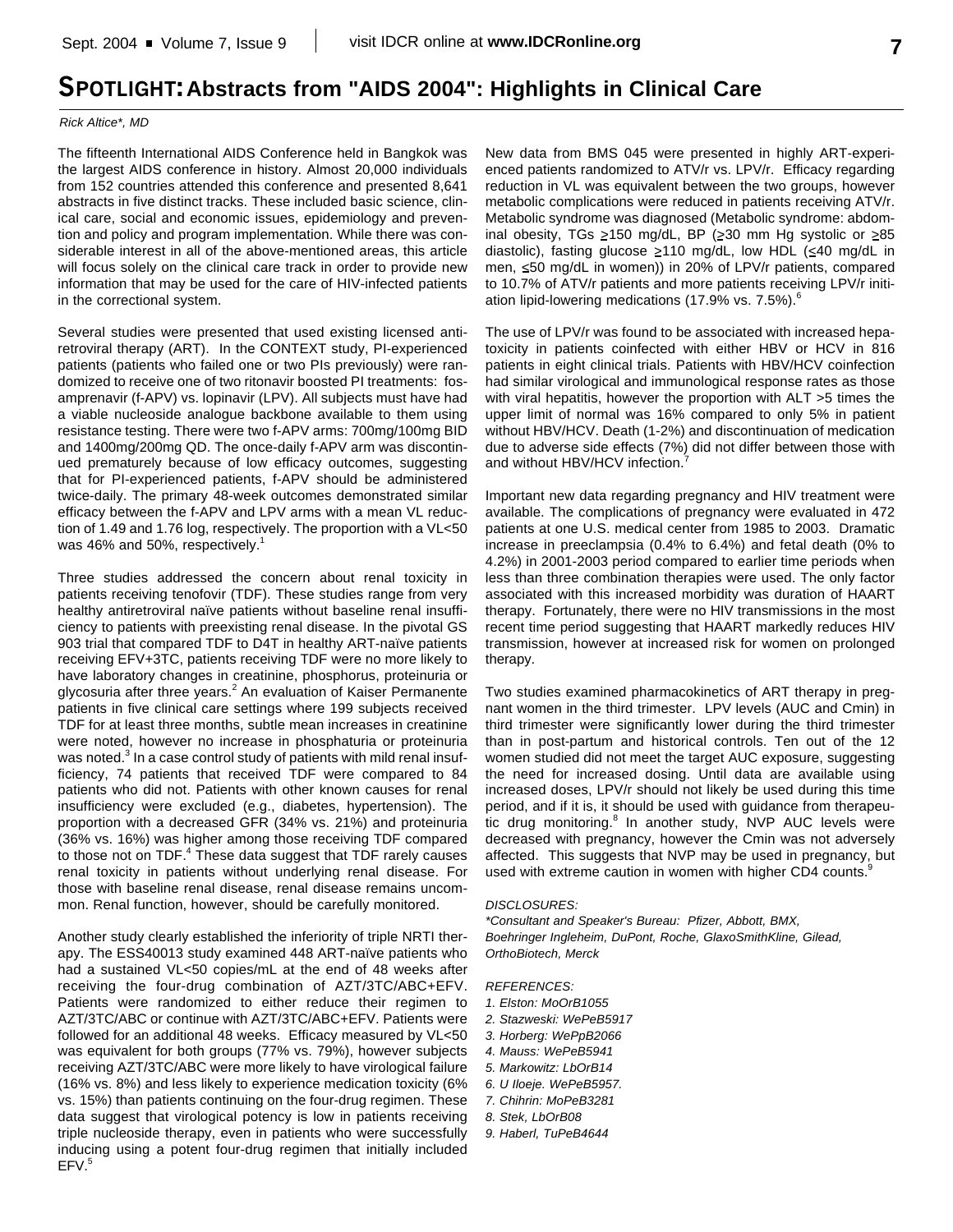## **Infectious Disease Society of America**

*September 30 - October 3, 2004 Boston, MA* www.idsociety.org

## **ProVisions IX, the Northeast Multicultural Conference on HIV/AIDS**

*October 13 - 15, 2004 New Haven, CT* Call: Carla Giles, Program Committee Co-Chair 203.688.3184 Email: Carla.Giles@ynhh.org or Leif.Mitchell@yale.edu. Visit: www.provisionsct.org

## **Chest 2004**

*October 23 - 28, 2004 Seattle, WA* Call: 847.498.1400 Fax: 800.343.2227 Visit: www.chestnet.org/CHEST/ program/index.php.

## **Practical Management of HIV: A One Day Regional Workshop Covering the Practical Aspects of HIV Management**  *October 25, 2004*

*Sturbridge, MA* Call AAHIVM: 310.278.6380 or NEAETC: 617.262.5657 Visit: www.aahivm.org or www.neaetc.org.

## **44th Annual ICAAC**

*October 30 - November 2, 2004 Washington, DC* Call: 800.974.3621 Visit: www.asm.org

## **7th International Conference on Healthcare Resource Allocation for HIV/AIDS** *October 3 - 4, 2004 Washington, D.C.*

Visit: www.iapac.org

## **HIV Mini-fellowship Program**

*November 8, 9, 10, 2004 University of Texas Medical Branch, Galveston, TX* Call Victoria Korschgen: 409.772.8799 Email: vikorsch@utmb.edu

# **IN THE NEWS**

## **FDA Approves Truvada™** *(One Pill Once Daily)*

Gilead Sciences recently announced that the FDA has approved Truvada™ (emtricitabine and tenofovir disoproxil fumarate), a fixed-dose combination of the company's anti-HIV medications of Emtriva® and Viread®. Truvada™ combines 200 mg of emtricitabine and 300 mg of tenofovir disoproxil fumarate in a single tablet, taken once daily in combination with other antiretroviral agents, potentially making it easier to construct convenient combination regimens. *Press Release, Gilead Sciences, August 2, 2004.*

## **FDA Approves Epzicom™** *(One Pill Once Daily)*

Epizcom™, a new product by GlaxoSmithKline combining two HIV medicines into one tablet dosed once a day with no food or fluid requirements, was recently cleared for prescription use by the FDA. Epzicom™ combines two widelyused nucleoside reverse transcriptase inhibitors (NRTIs), Epivir® (lamivudine, 3TC) and Ziagen® (abacavir sulfate, ABC) for use in combination with other antiretroviral drugs. Epizicom™ tablets are recommended for use in combination with antiretroviral drugs from different pharmacological classes and not with other nucleoside/nucleotide reverse transcriptase inhibitors.

*Press Release, GlaxoSmithKline, August 2, 2004.*

## **Invirase® 500 mg Tablet Granted FDA Priority Review**

Roche announced that the FDA has granted priority review status to the New Drug Application (NDA) for a 500 mg tablet formulation of its HIV protease inhibitor, Invirase® (saquinavir mesylate). If approved, the new formulation of Invirase may simplify dosing regimens by reducing pill count for each dose by more than half (from five pills to two, twice-daily). Ritonavir should be taken at the same time as Invirase. Invirase and ritonavir should be taken within two hours after a meal.

*Press Release, Roche, August 17, 2004.*

# **RESOURCES**

**Official online abstracts of the XV International AIDS Conference published by eJIAS:** www.aids2004.org

**Information on prison-based needle exchange programs:** http://www.aidslaw.ca/Maincontent/issues/prisons.htm

**Information on harm reduction in prisons:** www.aidslaw.ca/Maincontent/issues/prisons/NEP\_150604.PDF

**Updated series of 13 info sheets on HIV/AIDS in prisons:** www.aidslaw.ca/Maincontent/infosheets.htm#isohaap

### **Study: High prevalence and late diagnosis of HIV among Black men aged 40-54 in NYC**

Of 40-54-year-old Black males living with HIV/AIDS (PLWHA) diagnosed since June 2000 (n=1,523), nearly one in three had concurrent HIV/AIDS (31.4% of new HIV diagnoses) according to a study reported at the Bangkok International AIDS Conference. Since New York City began HIV reporting in June 2000, non-Hispanic Black men have comprised the largest group of PLWHA and new HIV and AIDS diagnoses. Prevalence among Black men varies by age and geography, as do concurrent HIV/AIDS diagnoses, suggesting barriers to access to testing and care. The authors concluded that prevalence of HIV/AIDS is high in Black men aged 40-54, particularly in Manhattan, while Brooklyn has the greatest number of PLWHA. The high rate of concurrent diagnoses in 40-54 year-old Black male PLWHA, especially among those born outside the U.S., indicates that many were long-infected but not tested until symptomatic. Late diagnosis may delay entry to primary care and preventive counseling. *NATAP - www.natap.org*

### **Study: Prednisone Ineffective Against HIV-Associated Pleural Tuberculosis**

Prednisone, a glucocorticoid that is sometimes added to anti-tuberculosis drug regimens, should not be used to treat HIV-infected patients who have pleural tuberculosis, nor is it recommended for those with pleural tuberculosis who are not coinfected with HIV, according to a recent study. In a double-blind, placebo-controlled study of prednisolone in 197 patients with HIV-1-associated pleural tuberculosis. Investigators found that the drug had no effect on survival but did increase the risk of AIDSrelated cancer Kaposi's sarcoma. This recommendation does not extend to other uses of prednisolone, such as treatment of pericardial tuberculosis or Pneumocystis carinii pneumonia, for which the drug can prolong or save lives, regardless of the patient's HIV status.

*The Journal of Infectious Diseases, August 5, 2004.*